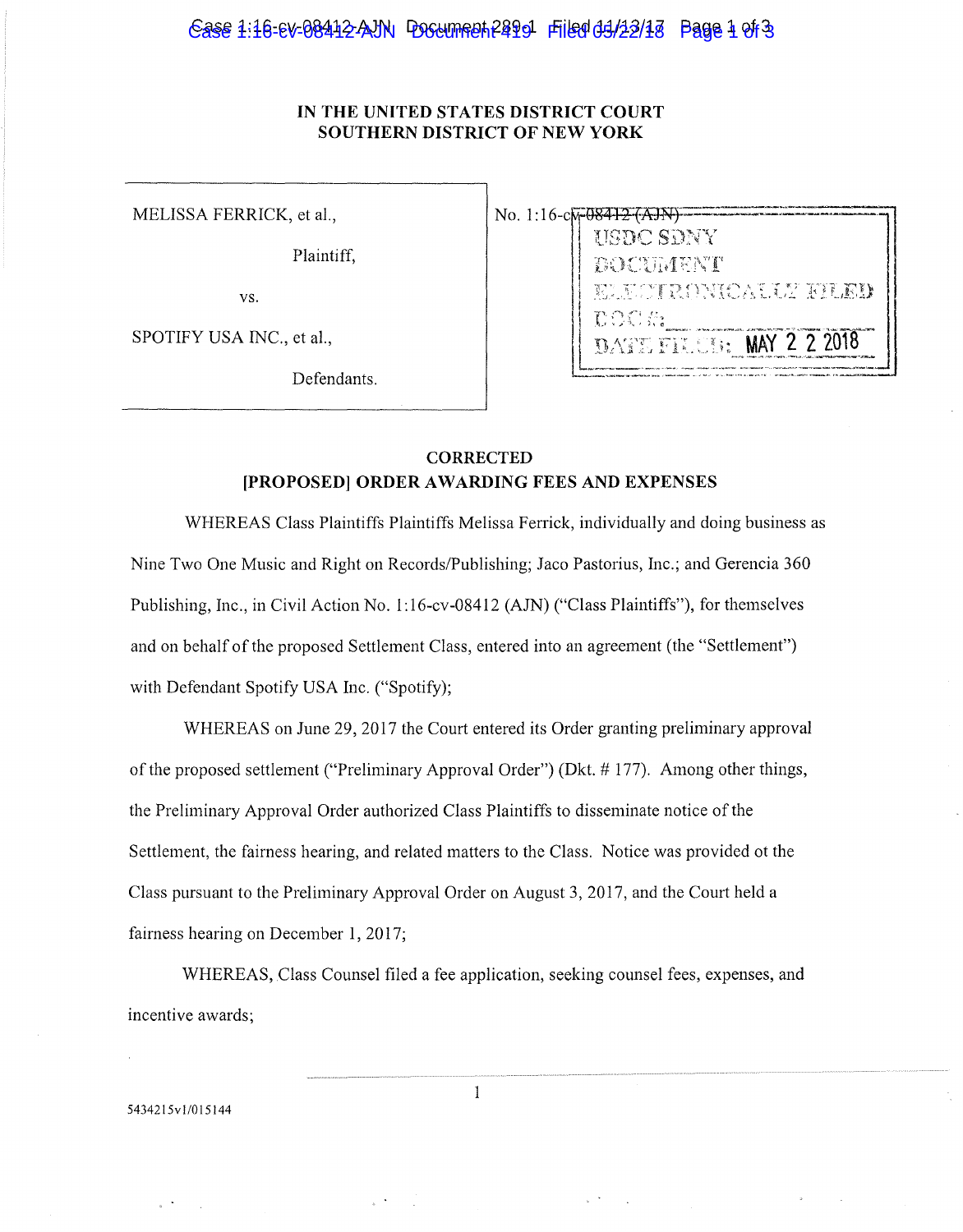# Case 1:16-cv-08412-AJN Document 289-1 Filed 11/13/17 Page 2 of 3 Case 1:16-cv-08412-AJN Document 419 Filed 05/22/18 Page 2 of 3

Having considered Class Counsel's Motion for Attorneys' Fees and Payment of

Litigation Expenses, supporting declarations, oral argument presented at the fairness hearing, and the complete records and files in this matter,

#### **NOW, THEREFORE, IT IS HEREBY ORDERED, ADJUDGED, and DECREED:**

1. The capitalized terms used herein shall have the meanings set forth in the Stipulation of Settlement, Exhibit C to the Declaration of Steven G. Sklaver in Support of Preliminary Approval of Settlement (Docket # 176-3) (the "Settlement").

2. Class Counsel of Susman Godfrey L.L.P. and Gradstein & Marzano, P.C. shall  $$13,035,000$ 

receive \$15,860,000 in attorneys' fees, with \$5,000,000 to be paid by Spotify separately and the remainder to be paid out of the Settlement Fund created by the Settlement.

i **··wi** *I* **'l.** *°¼,.* **~0** 

3. Class Counsel shall be reimbursed  $$632,111.92$  in costs and expenses reasonably incurred in the presentation and settlement of this litigation, to be paid out of the Settlement Fund created by the Settlement.

4. Class Counsel may in its sole discretion allocate and distribute the fees and costs

it receives pursuant to this Order among Class Counsel and any and all other plaintiffs' counsel.

5. The Court shall entertain any supplemental application for reimbursement of future expenses incurred by Counsel on behalf of the Class.

6. Incentive awards of \$25,000 shall be paid to each of the Class Plaintiffs out of the

Settlement Fund created by the Settlement.

7. This Order shall become effective imn Dated: November  $\frac{\partial \chi}{\partial z}$ , 2017<br>Dated: November  $\frac{\partial \chi}{\partial z}$ , 2017

 $Bv:$ The Honorable Alison J. Nathan Judgé of the District Court

5434215vl/015144

AJN

NIN

2